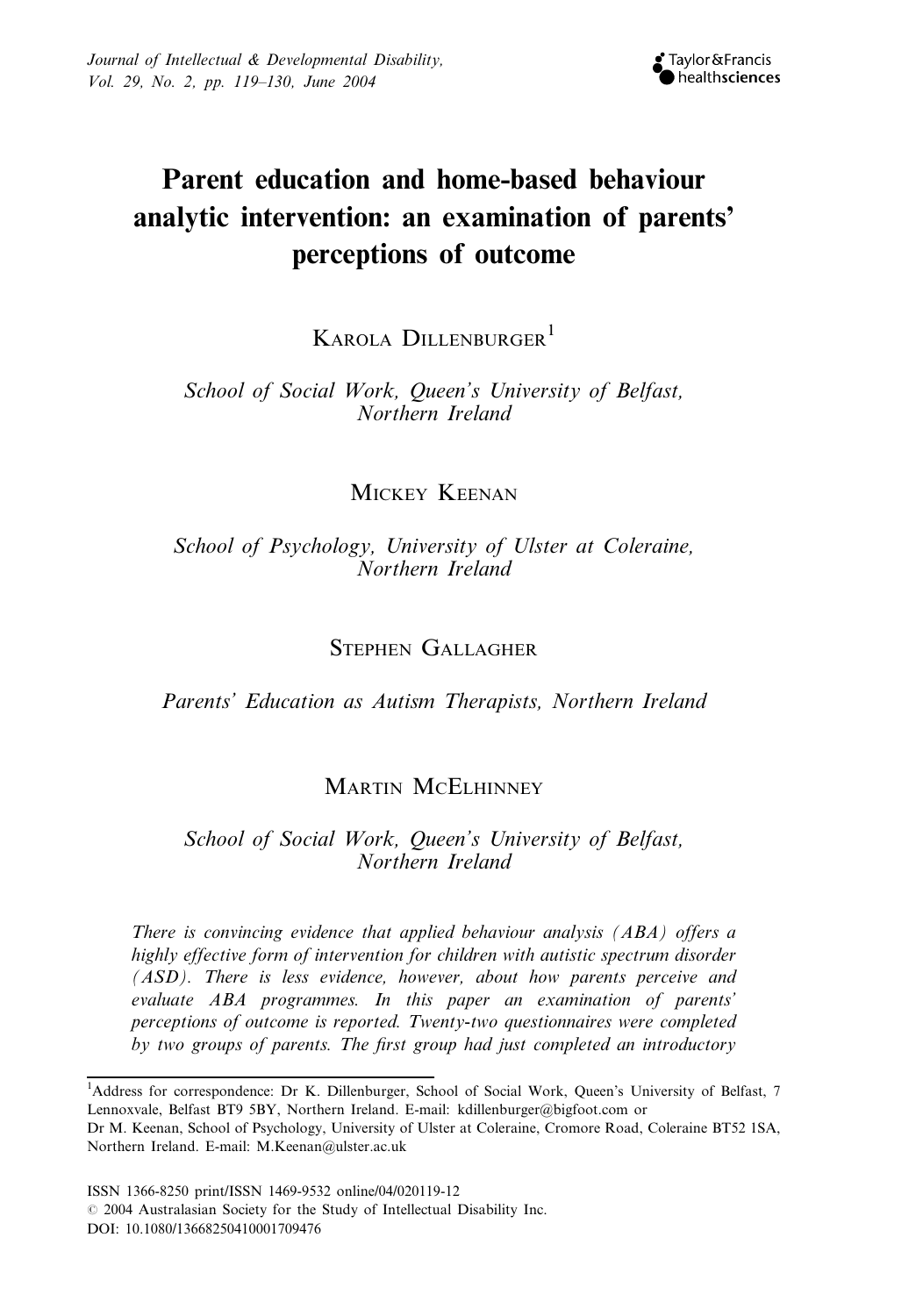course in ABA and were in the early stages of implementing ABA programmes with their children. The second group had been involved in ABA education for more than 2 years. Overall, both groups of parents reported a positive impact of ABA on the lives of their children, their family life, and themselves. The longterm group reported that they had achieved complex goals with their children, whilst the short-term group reported an immediate positive impact on child and family functioning and parental self-esteem. Conclusions are drawn in the context of evidence-based practice.

## Introduction

In common with many of the other natural sciences, behaviour analysis has a conceptual, an experimental, and an applied strand (Baer, 1997; Chiesa, 1994). In this paper we concentrate on the applied strand of behaviour analysis, that is, applied behaviour analysis (ABA). ABA is defined as the use of knowledge gained within the science of behaviour analysis for the improvement of behaviours that are socially important (Baer, Wolf & Risley, 1968). It is used in many areas such as community development, social work, nursing, industry, education, and medicine. For over 30 years ABA has been employed successfully with children with autism spectrum disorder (ASD) (Matson, Benavidez, Compton, Paclawskyj & Baglio, 1996). It is the aim of this paper to add to the existing knowledge by exploring the views of parents who have been trained in the use of ABA with their own children.

While the exact neurological differences between children with ASD and their typically developing peers remain unclear, the diagnosis generally relies on observations of differences in behaviour. Children are diagnosed with ASD if they engage in specific behavioural excesses (e.g., ''stimming'', temper tantrums, stereotypic, emotionless play) and particular behavioural deficits (e.g., lack of language, social interaction, social initiation, and interactive play) (cf. DSM-IV, 1994). In behaviour analysis the term ''behaviour'' has a wide definition. Anything a person does is regarded as behaviour; this includes publicly observable behaviours as well as ''private'' behaviours, such as feeling and thinking (Reese, with Howard & Reese, 1978). This holistic perspective on being a person means that the term ASD is viewed as a summary label for publicly observable behaviour patterns as well as private responses (Holth, 2001).

### ABA for children with ASD

The best-known applications of behaviour analytic knowledge for children with ASD are discrete trial methods that were initially developed by Lovaas (1987). However, ABA involves a wide range of other strategies, including Picture Exchange Communication System (PECS), precision teaching, shaping and chaining of new behaviours, generalisation and maintenance training to name but a few. It is not the aim of this paper to describe in detail what is involved in a comprehensive ABA programme. Interested readers are referred to the available literature (e.g., Keenan, Kerr & Dillenburger, 2000; Maurice, 1993; Maurice, Green & Luce, 1996; Richman, 2001).

Extensive research over 30 years shows that early intensive behavioural intervention can lead to significant gains in cognitive, social, emotional, and motor functioning that can be generalised to other situations and maintained in the long term (McEachin, Smith & Lovaas, 1993). A review of over 500 studies shows that ABA consistently offers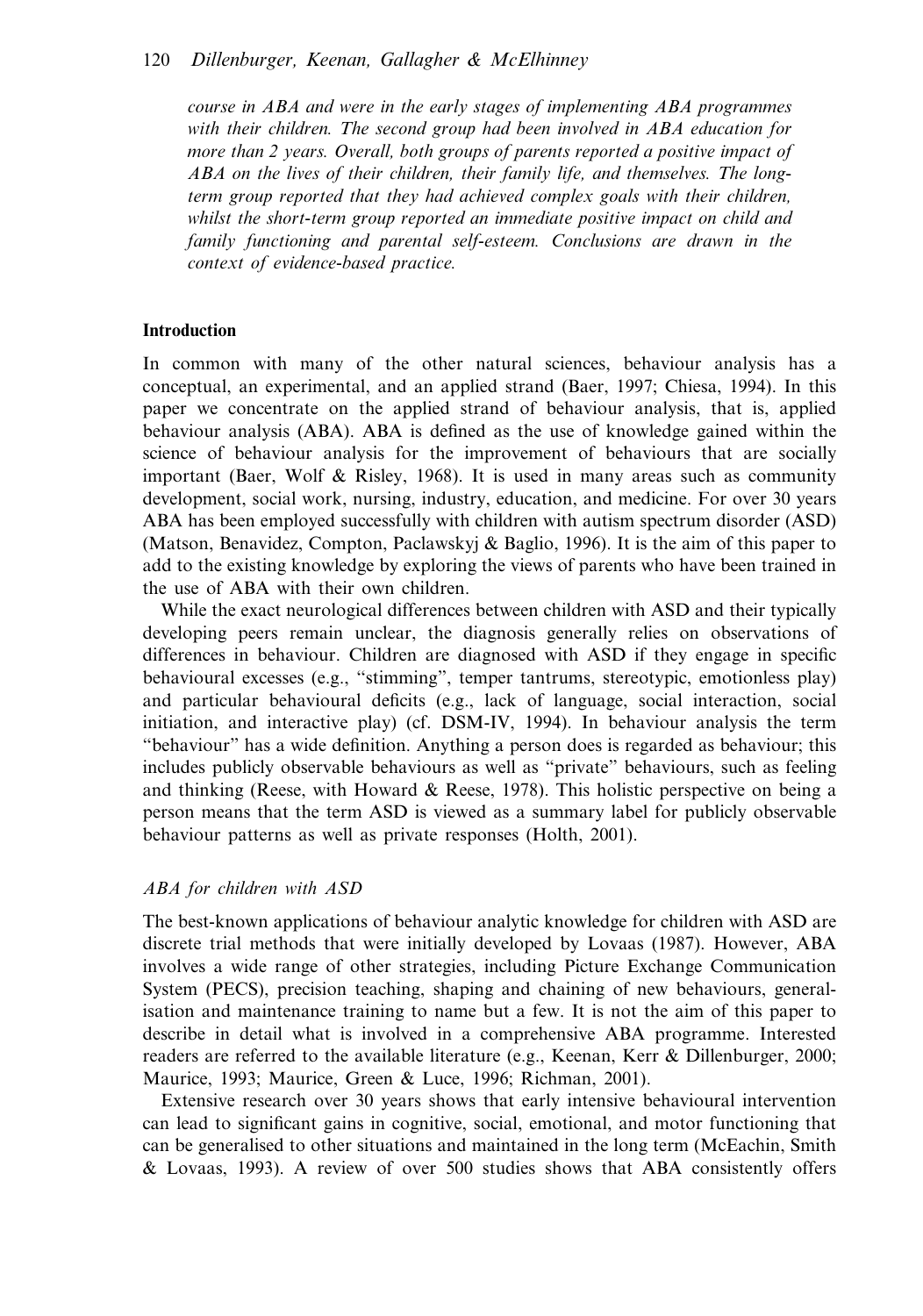positive outcomes in terms of educating children with ASD and enhancing life skills (Matson et al., 1996). Even in cases of less intensive parent-managed behavioural intervention, it was found that children were able to live in less restrictive environments than if they had not received behavioural interventions (Bibby, Eikeseth, Martin, Mudford & Reeves, 2002). The level of ABA training and expertise of professionals varies considerably, and ranges from having some training and experience with so-called ''Lovaas' methods'' in the 1970s (Jordan, 2001) to rigorous internationally recognised qualifications, such as those offered by the Certification Board for Behavior Analysis.

## ABA treatment and parent education

The quality of ABA training is a crucial factor in the determination of treatment outcome. Exact data relating to quality of training are generally unavailable (Bibby et al., 2002) with the exception of one study which found that parent-employed therapists who had received short-term training were less effective than college trained therapists (Smith, Buch & Gamby, 2000). More research has concentrated on the quality of parent training in general (Callias, 1994; O'Reilly & Dillenburger, 1997).

The approach to ABA training for parents differs between programmes (Keenan et al., 2000; Richman, 2001). Some training programmes teach parents the use of distinctive treatment procedures (Boyd & Corley, 2001) while others start by educating parents about general behavioural principles (Keenan, 2001; Keenan & Dillenburger, 2000). The former approach has been criticised as a ''cookbook approach to practice'' (Bronson & Thyer, 2001, p. 193), likened to giving ''recipes'' for treatment, a ''one fits all'' approach. The latter approach offers detailed knowledge of the broad spectrum of behavioural principles so that parents are empowered to adapt interventions to the individual, everchanging needs of their own child (Webster-Stratton & Herbert, 1994). In the present study the latter approach was used; in other words, parents were educated in general principles of ABA to enable them to design individually tailored treatment programmes for their children.

#### Parent training in ABA

Education in general principles of ABA begins by giving the parents a basic understanding of the philosophy of the science on which ABA is based, namely, behaviourism (Chiesa, 1994; Keenan & Dillenburger, 2000). Behaviourism encourages the scientist to go to the root of traditional assumptions and beliefs by exposing the futility of mind/body dualism inherent in much of contemporary psychology (Chiesa, 1994). This philosophy of science informs parents so they can recognise the tautology inherent in the term "autism" and avoid the category mistakes (Holth, 2001). From this basis parents are then taught some of the basic principles of behaviour and how these are applied to children with autism (Maurice et al., 1996).

In the present study an introductory course in ABA that ran one evening per fortnight in a local university for an 18-week period was designed for the parents. The topics covered were: the philosophy of applied behaviour analysis, reinforcement, extinction, increasing adaptive behaviours and decreasing maladaptive behaviours, shaping and chaining new behaviours, stimulus discrimination training, observation and data collection, designing and implementing an intervention, and a session dedicated to revision. Parents read assigned chapters from a textbook (Grant & Evans, 1994) in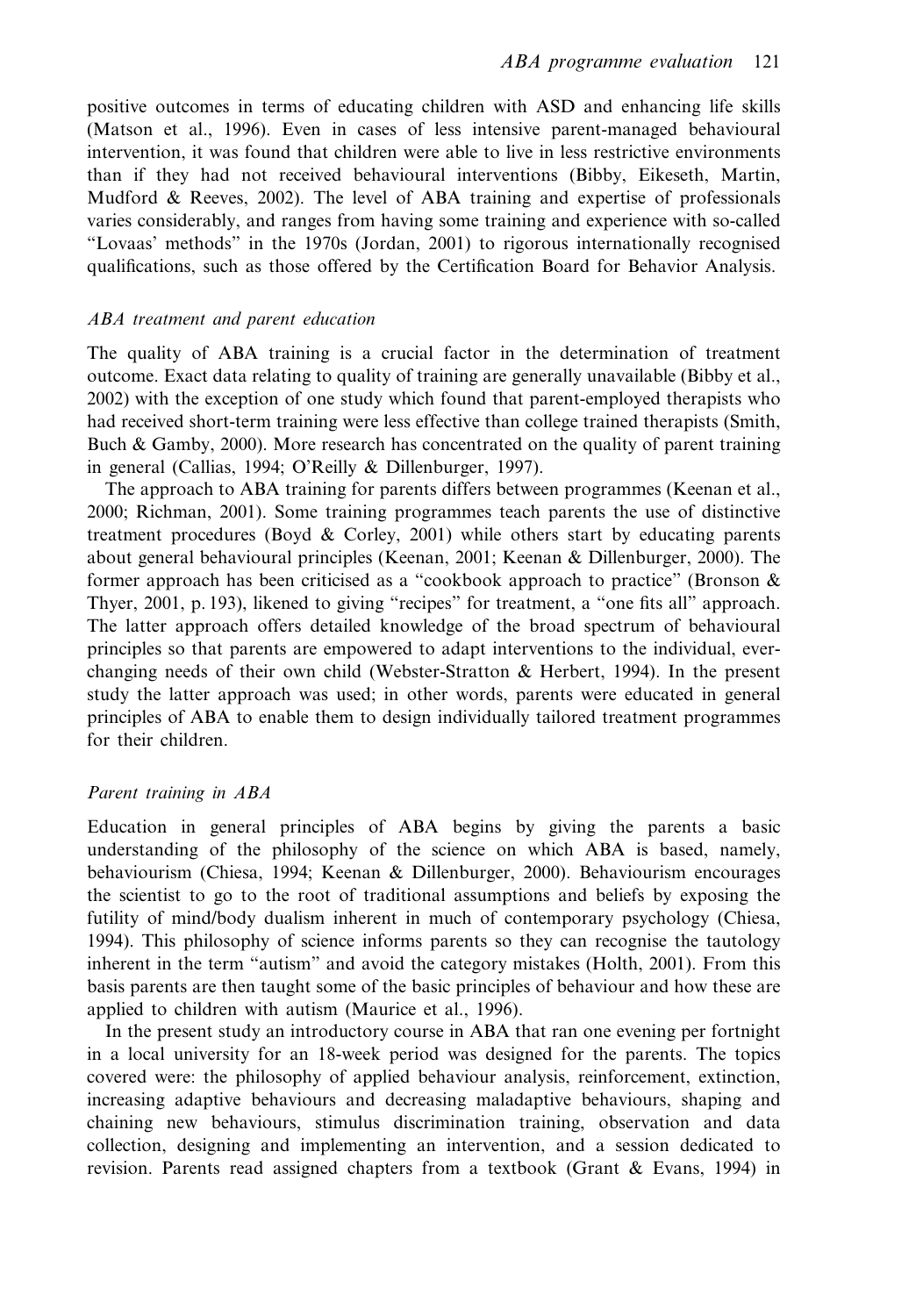preparation for each session and were given a multiple-choice questionnaire at the end of each session. The parents then carried out the applied practice of the theoretical skills learned through the course at home as frequently as possible throughout the day. An ABA professional visited each family on a weekly basis for approximately 2 hours to supervise and adjust individualised programmes together with the parents.

#### Parental perception of outcome

To date there exists only one parental satisfaction survey of early intensive behavioural intervention for young children with autism in a community setting (Boyd  $\&$  Corley, 2001). In Boyd and Corley's study tutors and supervisors in California were trained in autism and ''discrete trial'' training; in other words, they were trained in one specific 1:1 treatment procedure (often referred to as Lovaas therapy) rather than in the full range of applications of ABA. Weekly review meetings then were held with parents, tutors, and supervisors. Boyd and Corley reviewed 22 cases (mean length of treatment: 23 months; mean age of child: 41 months). Two children were in home programmes; the remainder received discrete trial training in schools. Boyd and Corley found that although all children had made progress they did not achieve ''recovery'' (Lovaas, 1987). Parents were generally satisfied or very satisfied with the implementation of their child's programme and outcome.

The study reported here differs in a number of respects. First, parent training did not concentrate on one particular method of intervention. Instead parents were educated in general principles of ABA that enabled them to tailor individual training programmes according to the changing needs of their own children using the full range of strategies developed within ABA. Second, it includes older children. Third, all children were on home programmes; and fourth, the effect of treatment duration was assessed.

#### Methodology

#### Sample

A total population of 50 families were actively engaged in home-based ABA programmes in Northern Ireland at the time of the study. All of these families were invited to participate (see procedure). A total of 22 families took part in the study. The length of time they had been involved in ABA training was used to differentiate between two equivalent groups of families. The long-term group (LTG)  $(n=12)$  had been involved in ABA programmes for an average of 35.5 months (range 18–72 months); the short-term group (STG)  $(n=10)$  had been involved in ABA programmes for an average of 6.1 months (range 2–12 months). Although the age range of children in both groups was virtually the same  $(3-12/13$  years) more of the older children were in the LTG (mean  $=125$  months) than in the STG (mean  $=52$  months). The mean age of children at the start of ABA was 91 months for the LTG and 46 months for the STG.

Parents in the LTG were slightly older (mean age 41 years, range 31–52) than those in the STG (mean age 36.6 years, range 32–43). The groups were equivalent with regard to employment status (8 LTG parents vs. 5 STG parents in employment, the remainder unemployed) and with regard to socio-economic status. The reasons parents were not employed were similar between the two groups and were mainly related to caring for a child with autism.

In regard to gender of parents and children the groups were equivalent (LTG: 5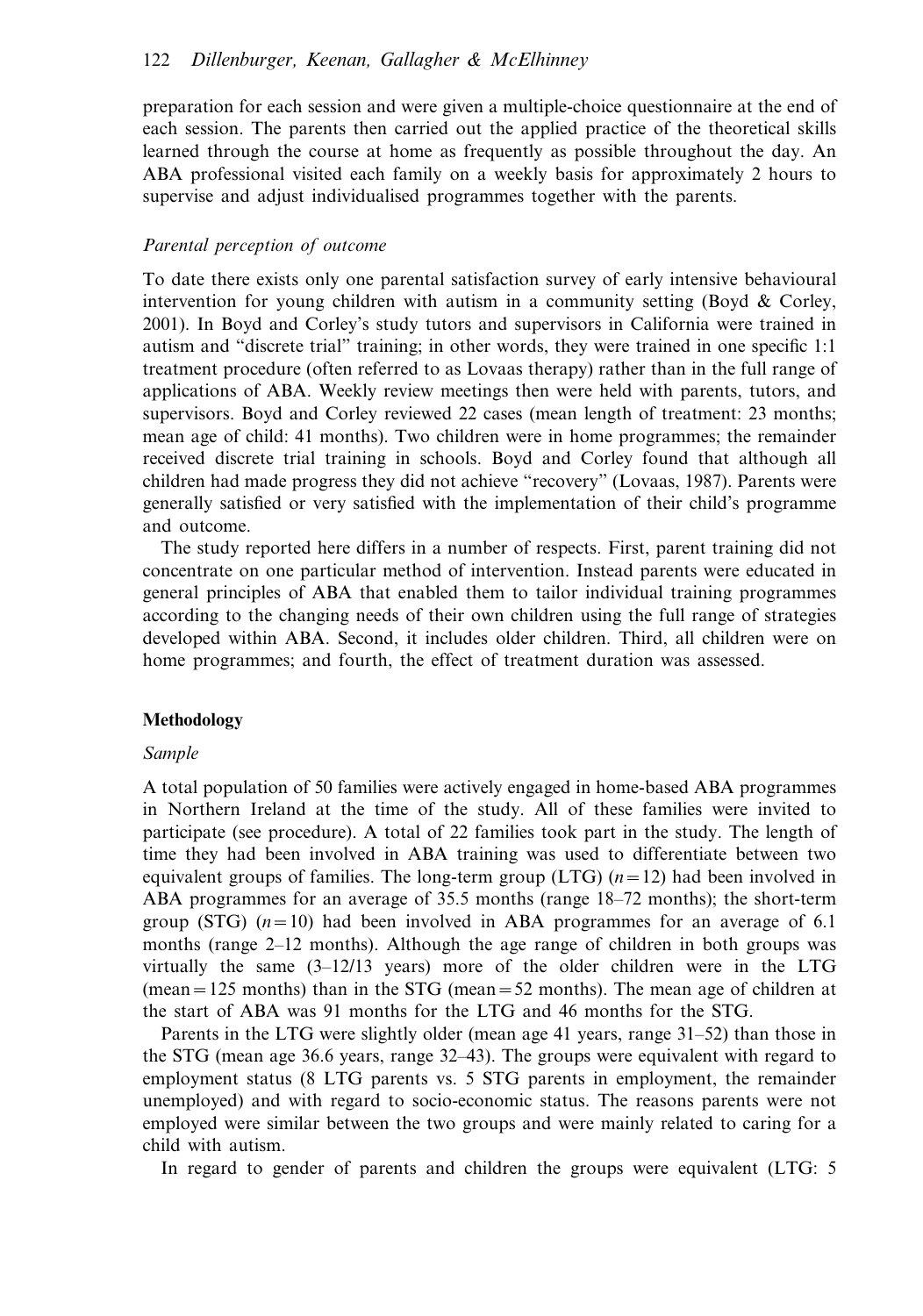fathers, 7 mothers, 10 boys, and 2 girls; STG: 3 fathers, 7 mothers, 9 boys, and 1 girl). All families were two-parent families except for one father-led one-parent family in the LTG. All families had other children. In the LTG the average number of other children was 3 (range 1–4) and mean age of other children was 11 years (range 7–19). In the STG the average number of other children was 2.5 (range 1–3) and mean age of other children was 7.1 years (range 1–19). Both groups had one family in which the siblings of the child with autism did not live in the same household. In both cases the father had custody of the child with ASD while the mother had custody of the other siblings. Generally, all parents reported good relationships with their children, although one mother (LTG) stated that she had a strained relationship with her other child ''because of the autistic son''.

# Procedure

ABA evaluation questionnaires were designed and circulated to the families. The questionnaires evaluated the validity of ABA, including significance of goals of the intervention, appropriateness of the intervention strategies, and importance of the outcomes (Kazdin, 1977; Wolf, 1978). Questionnaires were sent by post to all 25 LTG families who were in receipt of ABA at the time. Twelve of these families returned questionnaires by post in a pre-paid addressed envelope, constituting a return rate of 48%.

Twenty-five STG families were in receipt of ABA education at the time of the study. The questionnaires were distributed at the end of the final ABA training session. Ten of the STG parents completed the questionnaire in the training room and returned it anonymously to a table for collection, constituting a return rate of 40%. While the return rate for postal questionnaires (LTG) is average, the relatively low return rate of collected questionnaires (STG) can be explained by the fact that parents who had just finished a training session were eager to get home to their children rather than fill in questionnaires.

#### Ethical considerations

Written, informed consent was obtained from parents prior to the study. A letter was given to the parents explaining the purpose of the study and assuring them that their participation was voluntary and that non-participation would in no way affect the services they received. The letter outlined that their response to the questionnaire was confidential and would be used for research purposes only.

#### **Results**

#### Did the intervention make a difference?

Table 1 shows that ABA was perceived to have made a difference to a number of mutually agreed goals, such as independence, quality of life, skills development and maintenance, and interaction in virtually all of the children's lives. Only one LTG parent, who had stated that ABA made a great difference in the other categories, did not know if ABA had made a difference in the ''quality of life'' category for her 10-year-old child with a severe disability. One STG parent (who had received ABA education for less than 2 months) reported that ABA had made a difference already in all the categories, apart from her 3-year-old child's independence. There were no statistically significant differences between LTG and STG parents' perceptions.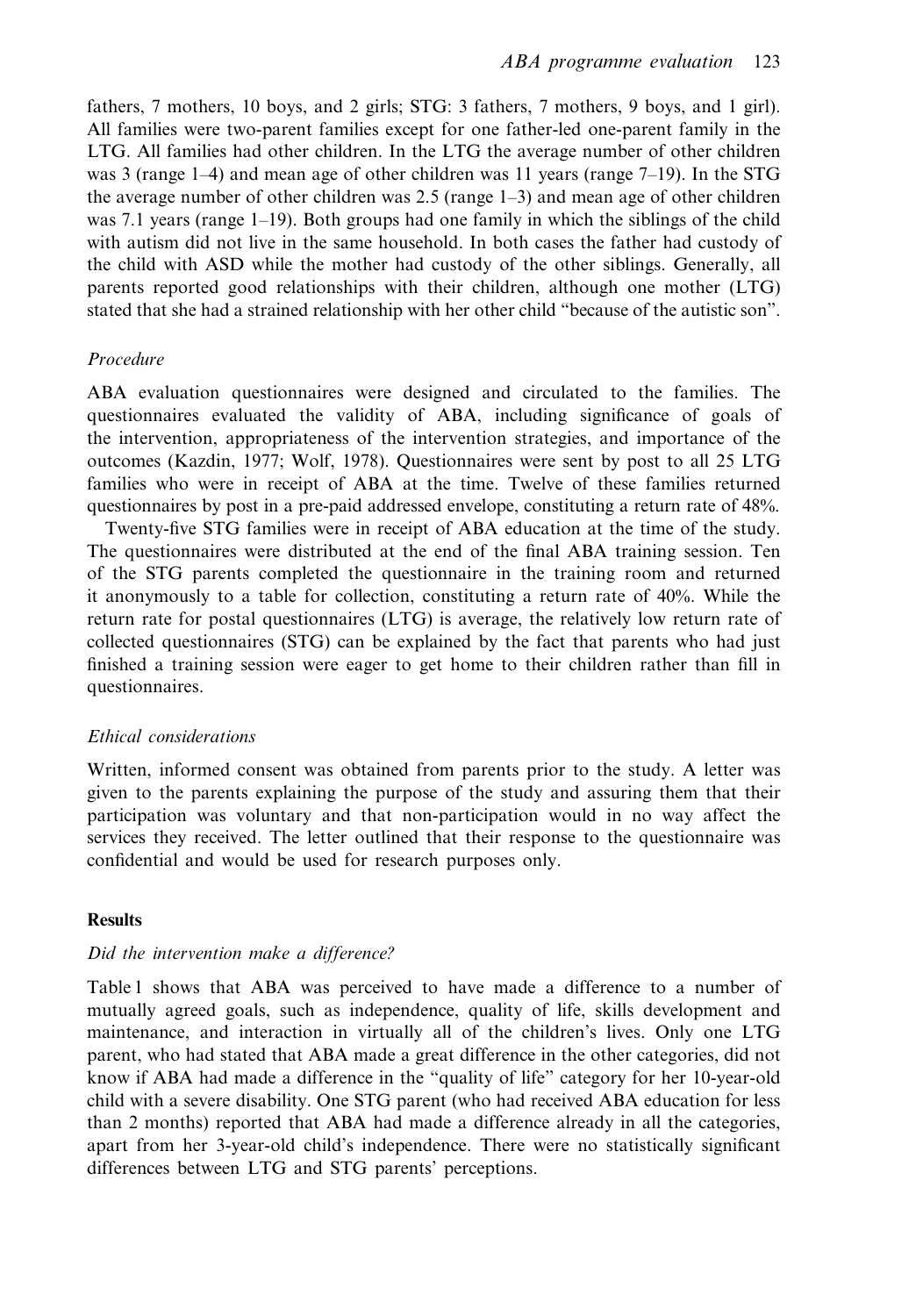|                    | Response alternatives |   |                    |                |                                         |          |                  |  |               |   |                   |            |
|--------------------|-----------------------|---|--------------------|----------------|-----------------------------------------|----------|------------------|--|---------------|---|-------------------|------------|
| <b>Behaviour</b>   | Great<br>difference   |   | Some<br>difference |                | Little<br>difference                    |          | No<br>difference |  | Don't<br>know |   | Not<br>applicable |            |
| category           | LTG -                 |   |                    |                | STG LTG STG LTG STG LTG STG LTG STG LTG |          |                  |  |               |   |                   | <b>STG</b> |
| Independence       | 3                     | 5 | 8                  | 4              |                                         |          | $\theta$         |  |               |   |                   |            |
| Quality of life    |                       | 8 | 2                  | 2              |                                         | $\theta$ |                  |  |               | 0 |                   |            |
| Skills development | 8                     | 8 | 3                  | $\overline{c}$ |                                         |          |                  |  |               |   |                   |            |
| Skills maintenance | 6                     | 6 | 5                  | 4              |                                         |          |                  |  |               |   |                   |            |
| Interaction        | 6                     | 7 | 5                  | 3              |                                         |          |                  |  |               |   |                   |            |

Number of parental responses regarding difference that ABA made to a range of child behaviour categories

One LTG parent did not complete these items.

# Effectiveness of the intervention strategies

Table 2 shows that overall the ABA strategies which had been jointly agreed with the parents were effective and had an important impact on the life of all the children. The overall perception of most parents was that ABA was very effective. Only two LTG parents (who had scored high levels of effectiveness in the other categories) found ABA not to have been effective in self-help; one of these parents also did not think ABA had been effective with social skills. One of these was the parent of a 10-year-old boy with profound autism.

Two STG parents did not know if ABA had been effective in terms of self-help; one of these parents was also unsure about the effect on social skills. These were all parents who had commenced ABA education only 3–8 months earlier; one of these parents added the word ''yet'' to her answer, indicating her expectation that ABA would be effective in this area in the longer term. Only one LTG parent did not know if ABA had been effective in

#### Table 2

|                     | Response alternatives |            |            |            |                   |            |               |               |                    |            |  |
|---------------------|-----------------------|------------|------------|------------|-------------------|------------|---------------|---------------|--------------------|------------|--|
| Behaviour           | Very<br>effective     |            | Effective  |            | Not.<br>effective |            | Don't<br>know |               | Not.<br>applicable |            |  |
| category            | LTG.                  | <b>STG</b> | <b>LTG</b> | <b>STG</b> | LTG.              | <b>STG</b> | LTG.          | <b>STG</b>    | LTG.               | <b>STG</b> |  |
| Self-help skills    | 6                     |            | 3          | 4          | $\mathcal{L}$     | $\Omega$   |               | $\mathcal{D}$ |                    |            |  |
| Social skills       | 9                     | 4          |            |            |                   | $\Omega$   | $\theta$      |               |                    |            |  |
| Problem behaviour   | 9                     | 5          | 3          |            |                   |            |               |               |                    |            |  |
| Obsessive behaviour | 8                     | 4          | 4          |            |                   |            |               |               |                    |            |  |
| Gross motor skills  | 9                     | 6          | 3          |            |                   |            |               |               | $\theta$           |            |  |
| Fine motor skills   | 9                     | 6          | 3          | 4          |                   |            |               |               |                    |            |  |
| Communication       | 9                     |            | 3          | 3          |                   |            |               |               |                    |            |  |
| Concentration       | 10                    | 9          | っ          |            |                   |            |               |               |                    |            |  |

Number of parental responses regarding perceived effectiveness of ABA in a range of child behaviour categories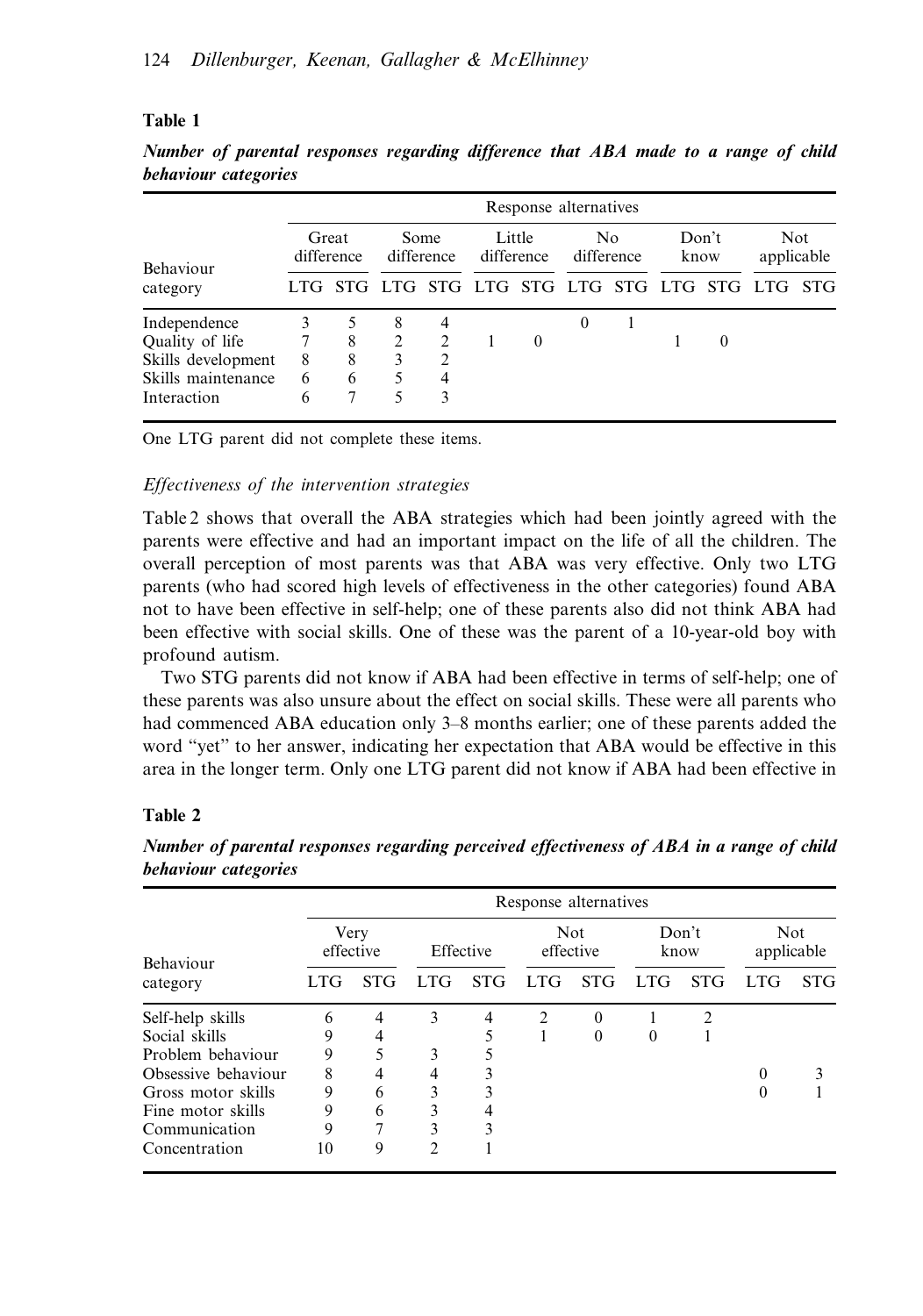| Categories                       | Examples from LTG parents                                                                                                                        | Examples from STG parents                                                                                                                |
|----------------------------------|--------------------------------------------------------------------------------------------------------------------------------------------------|------------------------------------------------------------------------------------------------------------------------------------------|
| Before ABA<br>treatment          | Autism equals disruption, loss of<br>a bedroom, wife having to leave<br>work, cannot book holidays                                               |                                                                                                                                          |
| General effect<br>on family life | Made it easier.<br>Immense impact.<br>We are now approaching<br>normal family life.<br>We have a level of reasoning.<br>More manageable.         | Time with other children has been<br>reduced although they understand this.<br>Entirely positive. Great impact.<br>Life is a bit calmer. |
| Effect on family<br>cohesion     | We have a level of reasoning.<br>Entirely positive.<br>Brought the family tighter<br>to help child.<br>Great impact, more normal<br>family life. | ABA has improved family life<br>immensely. We have a direction now.<br>Gives us hope.<br>Brought the family together to<br>help child.   |
| Work load                        | Made it more manageable.                                                                                                                         | A lot of time and energy used<br>up on implementing ABA programmes.                                                                      |
| Structure                        | More structured than before.<br>It has helped give a focus.<br>Able to deal with difficult<br>situation.                                         | It has put a strain on it to organise<br>sessions.                                                                                       |
| Finance                          |                                                                                                                                                  | Financially very stressful.                                                                                                              |
| Freedom                          | Made us able to go on more<br>outings.                                                                                                           | It has raised expectations of relations.                                                                                                 |

Examples of parents' statements regarding the impact of ABA on family life

terms of self-help skills. There was a tendency for LTG parents to evaluate ABA effectiveness somewhat better than STG parents.

# Importance of the outcomes in relation to family life

In response to the question ''What impact has ABA had on your family life?'' parents in both LTG and STG considered that ABA had a positive effect on family life, although one parent drew attention to the amount of work and finance necessary for an intensive ABA programme (Table 3).

# Importance of the outcomes in relation to parents

In response to the questions ''What impact has ABA had on you/how you feel about yourself?'' all parents felt that ABA had positively impacted on them and how they feel about themselves (Table 4).

# Importance of the outcomes in relation to the child

In response to the question ''What impact has ABA had on the life of your child?'' all parents responded that ABA had had a very positive impact on their child's life (Table 5).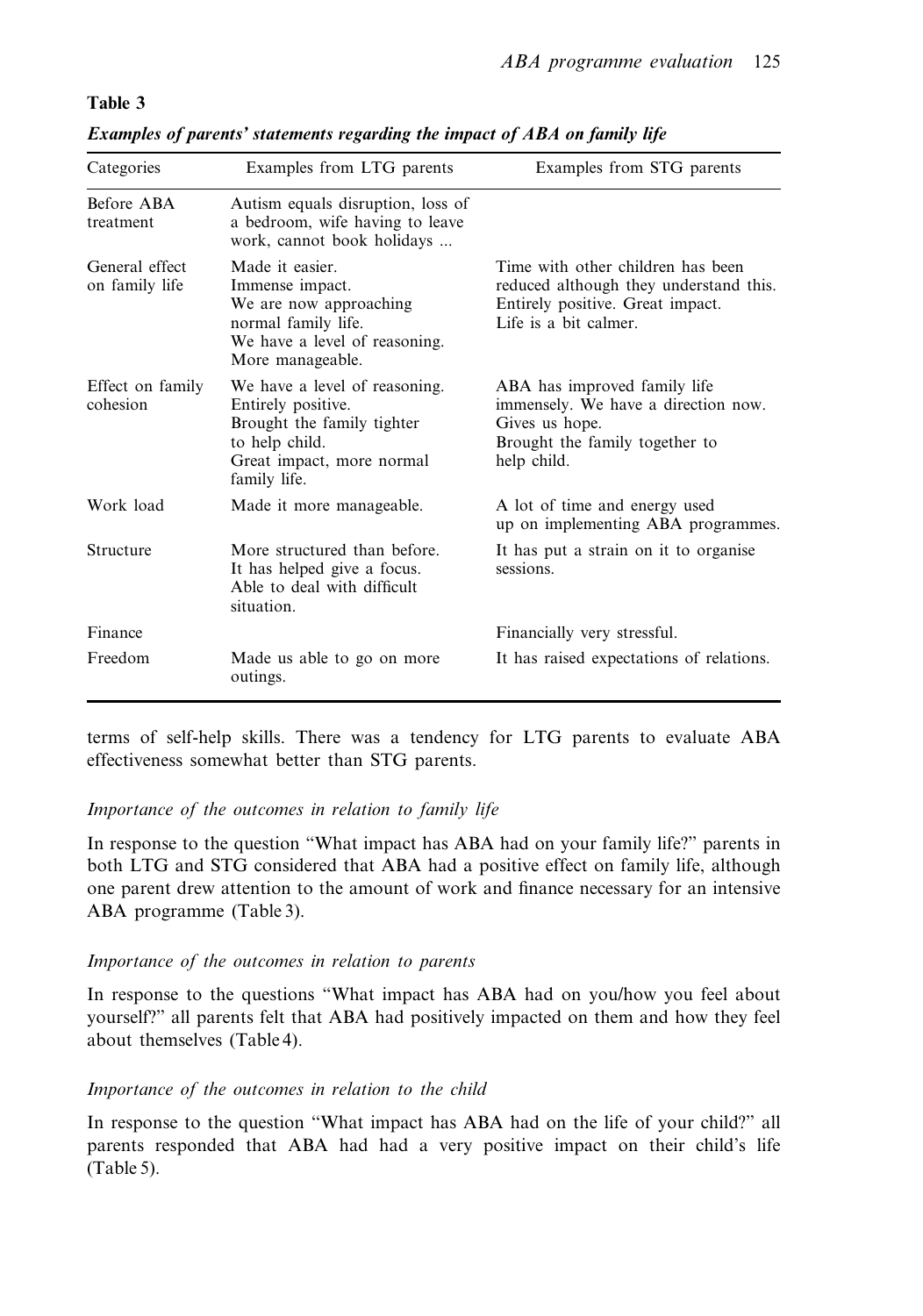| Categories                  | Examples from LTG parents                                                                                                                                                                                                                                                                                | Examples from STG parents                                                                                                                                                                                                                                                   |
|-----------------------------|----------------------------------------------------------------------------------------------------------------------------------------------------------------------------------------------------------------------------------------------------------------------------------------------------------|-----------------------------------------------------------------------------------------------------------------------------------------------------------------------------------------------------------------------------------------------------------------------------|
| General impact              | Entirely positive.<br>I now feel like a normal person.                                                                                                                                                                                                                                                   | ABA works and that<br>impresses me.<br>I feel it is brilliant.                                                                                                                                                                                                              |
| Communication               | A good impact through<br>improved communications.                                                                                                                                                                                                                                                        |                                                                                                                                                                                                                                                                             |
| Confidence                  | Made me more confident and relaxed.<br>I feel capable of helping my son.<br>It has made me feel confident.<br>Confident as a mother.<br>I feel as if I have done something<br>constructive in helping my child.<br>A sense of control over situations.                                                   | Given me confidence<br>to help my child.<br>Gives me a sense of<br>control in my child's life.<br>Feel more focused.<br>I feel more in control.<br>Determination to change things.                                                                                          |
| Coping                      | More able to cope with situations at<br>home.<br>It has helped me in everyday situations<br>and can cope better.<br>Enables me to cope with life and not lost<br>as I felt when my son was first diagnosed.<br>Gives me a greater understanding of my<br>son and how to work properly with his<br>needs. | Encouragement of X.<br>I am more hopeful. I feel<br>I am actually doing something<br>to help my child.<br>Given me hope for the future.<br>Has given me the hope that I<br>can improve my daughter's life<br>without being dependent on<br>professionals and their opinion. |
| Worry/stress                | Made me worry less and enjoy my<br>child more.<br>Given hope and reduced stress levels.<br>Given me some hope.                                                                                                                                                                                           | It makes me realise what can be<br>achieved but I sometimes feel<br>inadequate to the task.<br>It has to some extent increased<br>stress but as we become more<br>familiar with the concepts, stress<br>levels are decreasing slowly!                                       |
| Self-esteem/<br>empowerment | Initially one feels rather inadequate in<br>terms of what we had been doing to help<br>X with his autism. However, undertaking<br>ABA has been a definite step forward and<br>constantly increases self-esteem.<br>Makes me feel more empowered.                                                         | It gives me skills.<br>It has given me the ability to<br>help him.                                                                                                                                                                                                          |

Examples of parents' statements regarding the impact of ABA on themselves

#### **Discussion**

In this paper we reported an examination of parents' perceptions of the outcome of home-based ABA programmes. It was found that parents considered ABA to have high effectiveness in facilitating development of their children. In particular they expressed that ABA outcomes were important and had made a substantial difference for the family as a whole and raised the general level of parents' confidence and empowerment. In the context of other similar programme evaluations the findings reported here are noteworthy for a number of reasons.

Prior to the introduction of ABA, only one other treatment approach (Treatment and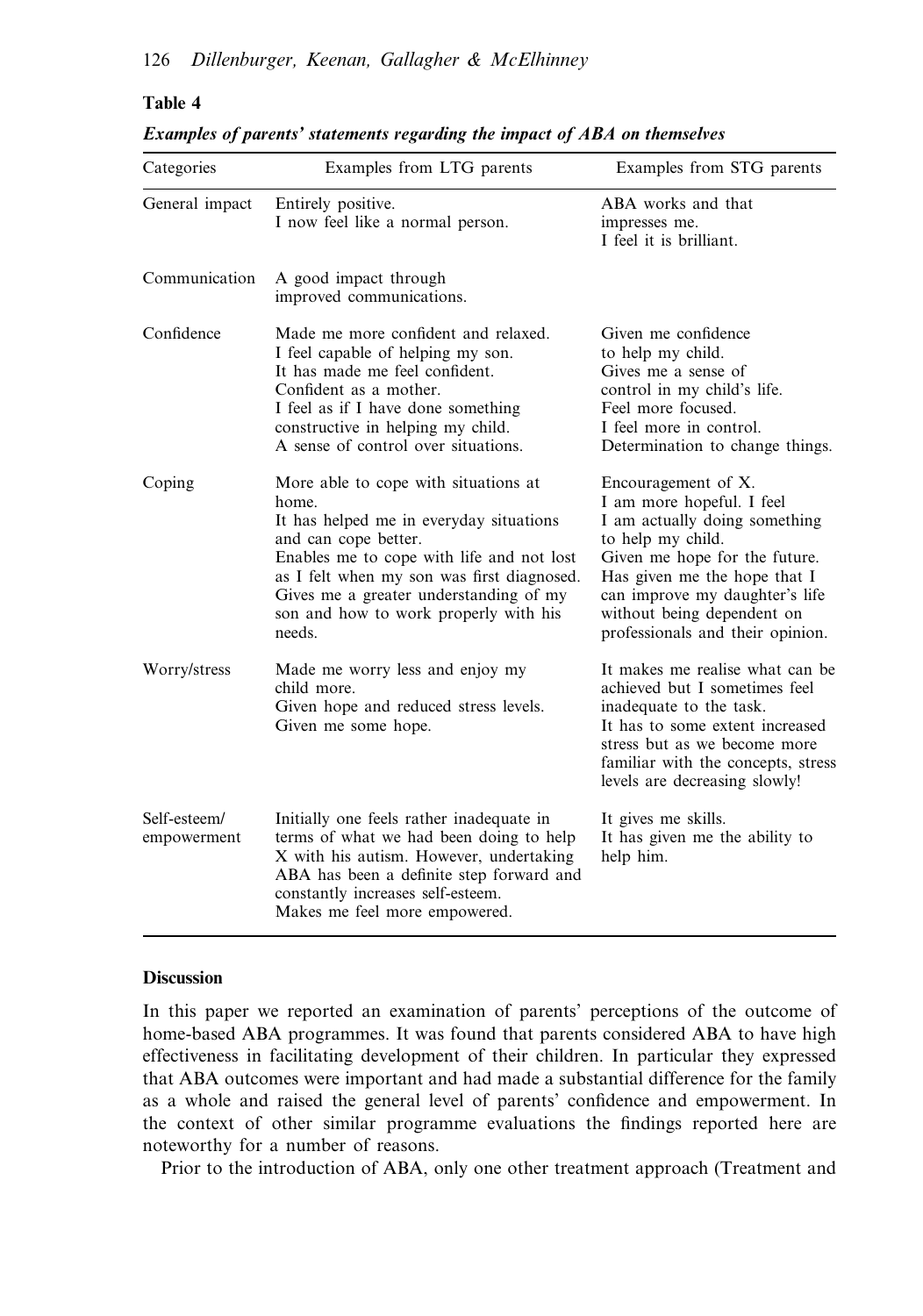| Categories           | Examples from LTG parents                                                                                                                                                        | Examples from STG parents                                                                                                                                                                                                              |
|----------------------|----------------------------------------------------------------------------------------------------------------------------------------------------------------------------------|----------------------------------------------------------------------------------------------------------------------------------------------------------------------------------------------------------------------------------------|
| General<br>demeanour | Has controlled his outbursts<br>and made him a happy child.<br>Improved tasks and difficult<br>issues.<br>Completely back in control<br>and can deal with problem<br>behaviours. | Calming influence, responds well to<br>commands.<br>There has been a very big change in X.                                                                                                                                             |
| speech               | Communication/ He is less frustrated and easier<br>to manage.                                                                                                                    | It has improved his communication<br>hugely.<br>He is more settled, more spontaneous,<br>speech much better.<br>The improvements have been dramatic.<br>Her language and awareness have<br>exceeded all expectations.                  |
| Academic skills      | I don't believe my child would<br>be at mainstream primary school<br>and coping academically without<br>ABA.                                                                     | Exceptional results. He has had nothing<br>else.<br>Better concentration and vast<br>improvements in writing, reading and<br>many other areas.<br>He is starting to write/read and is doing<br>things I would never dream he could do. |
| Independence         | Improved. He has learned to be<br>more independent and acquired<br>some basic skills.<br>She has learnt skills she did not<br>have!                                              | He is now toilet trained.<br>Taught my son that we expect him to<br>participate/cooperate/interact/communicate.                                                                                                                        |
| Relationships        | Not only has it helped my child<br>but also the whole family quality<br>of life has improved dramatically.                                                                       | ABA has certainly helped modify<br>X's behaviours and has had a positive<br>impact on family life in general.<br>Large impact. Lots of family life changes.<br>Excellent positive effect.                                              |

Examples of parent's statements regarding the impact of ABA on life of child

Education of Autistic and Communications Handicapped Children, or TEACCH) (Schopler, Mesibov, DeVillis & Short, 1981) had been available in Northern Ireland. Sines' (2001) evaluation of TEACCH showed that parents were generally satisfied with the service they received for their child, although they were not convinced of the effectiveness of TEACCH in achieving the goals that they were expecting. Data presented here show that, when offered an alternative, parents reported very substantial levels of satisfaction with the significance of goals of ABA intervention, the appropriateness of ABA intervention strategies, and the social importance of ABA outcomes for the child, the parents, and the family as a whole.

When compared with Boyd and Corley's (2001) parental evaluation of ABA programmes in California, findings reported here confirm a high level of parental satisfaction with ABA. The subtle downward shift in terms of parental satisfaction with treatment outcome noted by Boyd and Corley was not detected in this study. As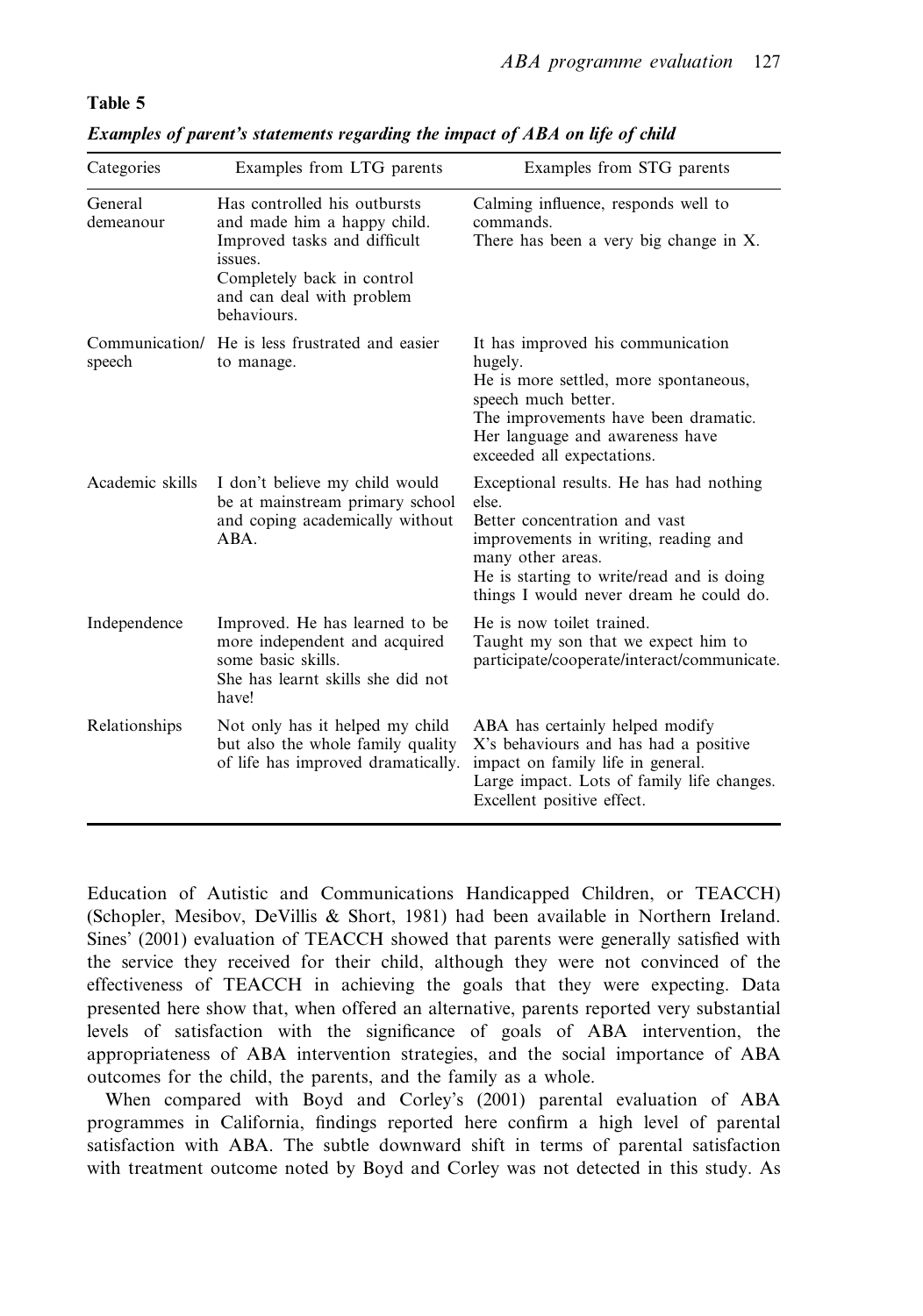mentioned earlier in this paper, parent education did not concentrate on one particular method of intervention (e.g., 1:1 discrete trial training); instead, parents were educated in general principles of ABA and then became involved in the development of individually tailored treatment plans that encompassed the full range of methods developed within ABA. It is possible that this difference accounts for the high levels of satisfaction.

Indeed, through this kind of education in ABA it is likely that in general parental interactions with the child change, and that this change affects the child on a 24-hours-aday/7-days-a-week basis. If this were found to be the case it would have implications for an analysis of treatment intensity. The intensity of behavioural intervention has been found to be important for treatment outcome (Lovaas, 1987). Is it possible that educating parents in ABA achieves increased levels of treatment intensity? Future studies should include direct assessment of parental programme implementation as well as a component analysis of parent education to shed more light on this tentative conclusion.

Previous research had shown that the age of the child at the onset of treatment is an important factor in treatment success (Fenske, Zalenski, Krantz & McClannahan, 1985). Results reported here confirm Eikeseth, Jahr and Eldevik's (1997) findings that, while there may be an optimum age for starting behaviour analytic treatment (STG), late treatment onset (LTG) still has high levels of validity from a parental point of view. Further studies should be conducted with older children who receive home-based ABA interventions based on parent education programmes in order to establish exactly what variables are responsible for the achievement of treatment goals with these children.

Length of treatment is also usually viewed as a decisive factor with long-term treatment achieving better results than short-term treatment (Smith, 1999). Results reported here however, show that parents educated in ABA in the short term can achieve significant changes. The present study was based on the premise that there was no time limit on ABA intervention. Instead the approach was to work with the child as long as it takes to achieve the desired outcomes.

To the authors' knowledge the study reported here is the first examination of parents' perceptions of the outcome of home-based ABA programmes. Usually more rigorous objective scientific research methodologies are harnessed to measure the effect of ABA on various indices associated with a child's development (Keenan, 2003; Keenan et al., 2000). Despite the wealth of quantitative research reported in the literature (e.g., Anderson, Avery, DiPietro, Edwards & Christian, 1987; Smith, 1996, 1999; Weiss, 1999), it is argued by some that the jury is still out on whether ABA is as effective as it is purported to be (Ives & Munro, 2002; Jordan, Jones & Murray, 1998; Task Force Report, 2001). Although the present study did not include evaluative, continuous data on behaviour changes in the child, the tentative findings reported here mean that there is a strong indication that parents are satisfied with the outcomes achieved through basic ABA training. This group of parents was satisfied and perceived ABA to be valid in terms of significance of behavioural goals, appropriate in relation to intervention strategies, and important as regards outcomes for the quality of life for the children, their own confidence and feeling of empowerment, and the impact on family life as a whole.

#### References

Anderson, S. R., Avery, D. L., DiPietro, E. K., Edwards, G. L., & Christian, W. P. (1987). Intensive home-based early intervention with autistic children. Education and Treatment of Children, 10, 352–366.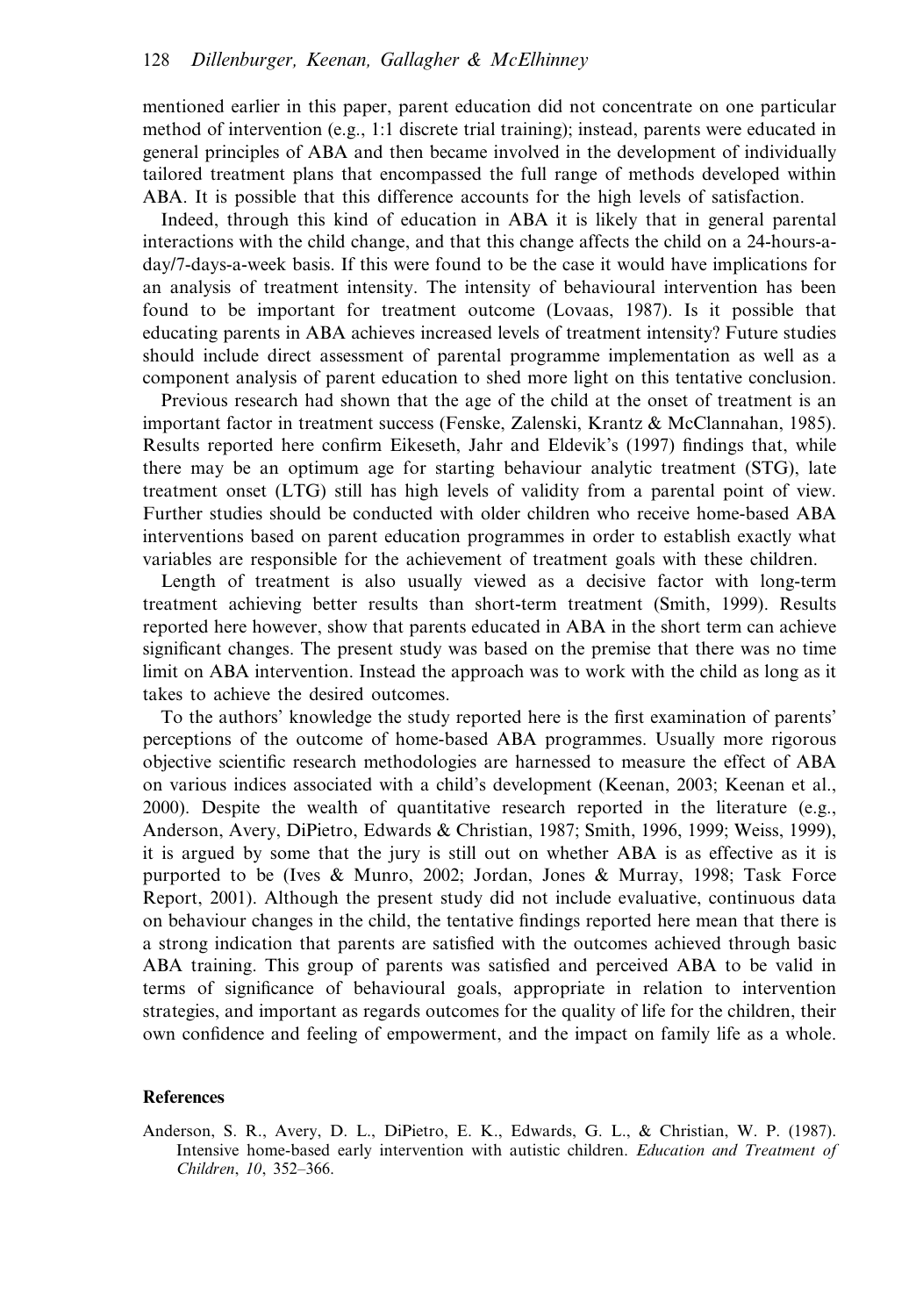- Baer, D. M. (1997). Foreword. In K. Dillenburger, M. O'Reilly, & M. Keenan (Eds.), Advances in behaviour analysis (pp. vii–x). Dublin: University College Dublin Press.
- Baer, D. M., Wolf, M. M., & Risley, T. R. (1968). Some current dimensions of applied behavior analysis. Journal of Applied Behavior Analysis, 1, 91–97.
- Bibby, P., Eikeseth, S., Martin, N. T., Mudford, O. C., & Reeves, D. (2002). Progress and outcomes for children with autism receiving parent-managed intensive interventions. Research in Developmental Disabilities, 23, 81–104.
- Boyd, R. D., & Corley, M. J. (2001). Outcome survey of early intensive behavioral intervention for young children with autism in a community setting. Autism, 5, 430–441.
- Bronson, D. E., & Thyer, B. A. (2001). Behavioral social work: Where has it been and where is it going? The Behavior Analyst Today, 3, 192–195.
- Callias, M. (1994). Parent training. In M. Rutter, E. Taylor, & L. Hersov (Eds.), Child and adolescent psychiatry: Modern approaches (pp. 918–935). Oxford: Blackwell.
- Chiesa, M. (1994). Radical behaviorism: The philosophy and the science. Boston: Authors Cooperative.
- DSM-IV. (1994). Diagnostic and statistical manual of mental disorders (4th ed.). Washington, DC: American Psychiatric Association.
- Eikeseth, J., Jahr, E., & Eldevik, S. (1997). Intensive and long term behavioural treatment for four to seven-year-old children with autism: A one-year follow-up. Paper presented at PEACH Early Intervention Conference, 12 September.
- Fenske, E. C., Zalenski, S., Krantz, P. J., & McClannahan, L. E. (1985). Age at intervention and treatment outcome for autistic children in a comprehensive intervention program. Analysis and Intervention in Developmental Disabilities, 5, 49–58.
- Grant, L., & Evans, A. (1994). Principles of behavior analysis. New York: HarperCollins College.
- Holth, P. (2001). The persistence of category mistakes in psychology. Behavior and Philosophy, 29, 203–219.
- Ives, M., & Munro, N. (2002). Caring for a child with autism: A practical guide for parents. London: Jessica Kingsley.
- Jordan, R. (2001). Book review. Journal of Child Psychology and Psychiatry, 42, 421–423.
- Jordan, R., Jones, G., & Murray, D. (1998). Educational interventions for children with autism: A literature review of recent and current research. Final Report to the DfEE. Birmingham: University of Birmingham, School of Education.
- Kazdin, A. E. (1977). Assessing the clinical or applied importance of behavior change through social validation. Behavior Modification, 1, 427-451.
- Keenan, M. (2001). Power to the parents. Cambridge Centre for Behavioral Studies. Retrieved 20 November from http://www.behavior.org/
- Keenan, M. (2003). Autism in Northern Ireland: The tragedy and the shame. British Psychological Society Annual Conference, Award for Promoting Equality of Opportunity Lecture, 13–16 March.
- Keenan, M., & Dillenburger, K. (2000). Behaviour analysis: A primer. Computer software. New York: Insight Media.
- Keenan, M., Kerr, K. P., & Dillenburger, K. (2000). Parents' education as autism therapists: Applied behaviour analysis in context. London: Jessica Kingsley.
- Lovaas, O. I. (1987). Behavioral treatment and normal intellectual and educational functioning in autistic children. Journal of Consulting and Clinical Psychology, 55, 3–9.
- Matson, J. L., Benavidez, D. A., Compton, L. S., Paclawskyj, T., & Baglio, C. (1996). Behavioral treatment of autistic persons: A review of research from 1980 to the present. Research in Developmental Disabilities, 17, 433–465.
- Maurice, C. (1993). Let me hear your voice: A family's triumph over autism. London: Hale.
- Maurice, C., Green, G., & Luce, S. C. (Eds.) (1996). Behavioral intervention for young children with autism: A manual for parents and professionals. Austin, TX: Pro-Ed.
- McEachin, S. J., Smith, T., & Lovaas, O. I. (1993). Long-term outcome for children with autism who receive early intensive behavioral treatment. American Journal of Mental Retardation 97(4), 359–372.
- O'Reilly, D., & Dillenburger, K. (1997). Compliance training as an intervention strategy for antisocial behaviour: A pilot study. In K. Dillenburger, M. O'Reilly & M. Keenan (Eds.), Advances in behaviour analysis (pp. 135–156). Dublin: University College Dublin Press.